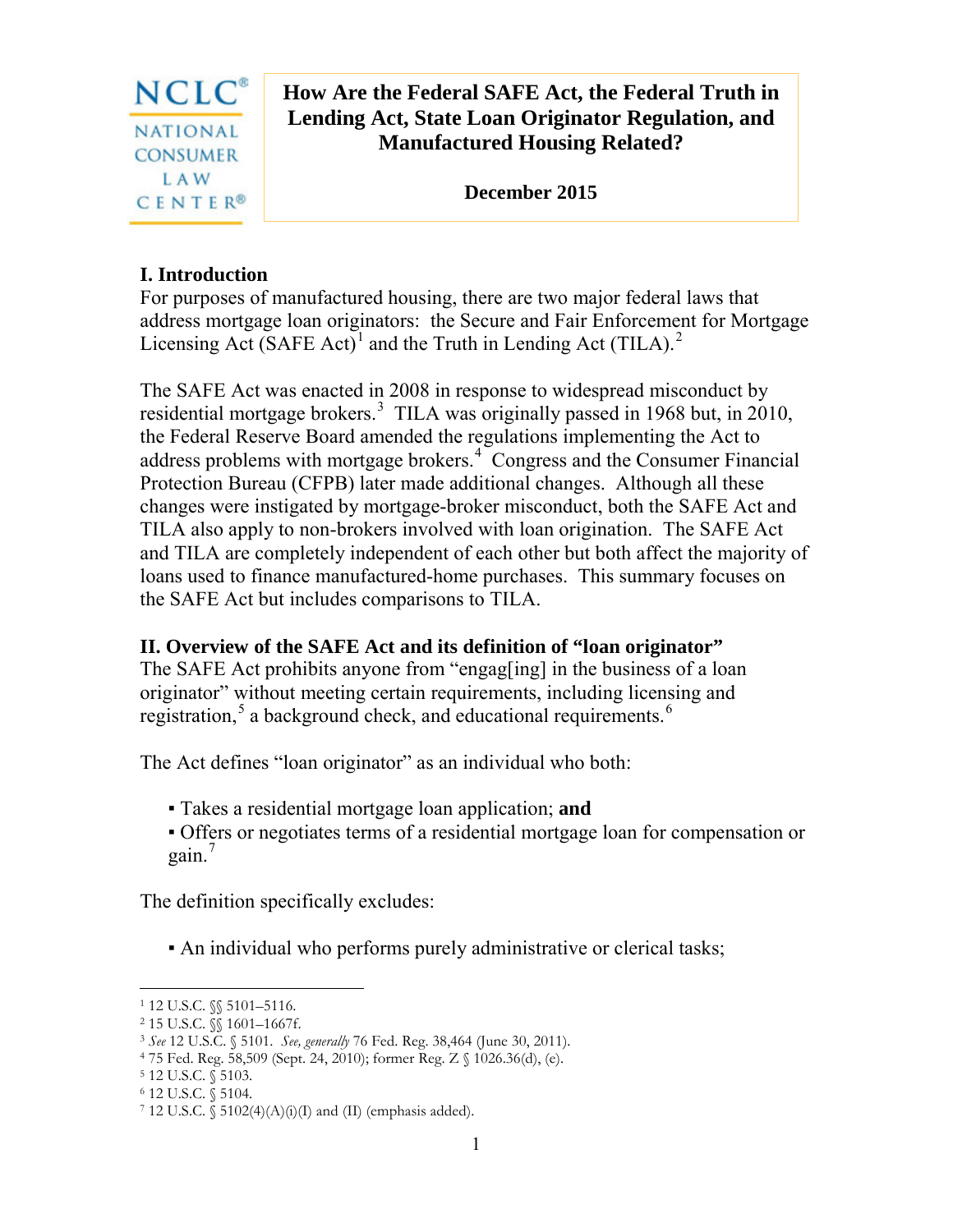▪ A person or entity that only performs real estate brokerage activities and is licensed as a real estate broker, unless that person is compensated by a lender, a mortgage broker, or other loan originator;

 $\blacksquare$  Timeshares.  $8\blacksquare$  $8\blacksquare$ 

Those meeting the SAFE Act's definition of loan originator are divided into two categories: loan originators who require a state license, and "registered" loan originators. A registered loan originator is one that works for a depository institution such as a bank, a federally regulated subsidiary of a depository, or a lender regulated by the Farm Credit Administration.<sup>[9](#page-1-1)</sup> Registered loan originators are not subject to state regulation but must be registered with the National Mortgage Licensing System (NMLS).<sup>[10](#page-1-2)</sup> All other loan originators must be state licensed and registered with the NMLS.

The SAFE Act is implemented through both federal and state law. The Act directs states to establish licensing and registration systems<sup>[11](#page-1-3)</sup> that meet a list of requirements detailed in the Act itself and federal Regulation H.[12](#page-1-4) Because of the constitutional principal that federal law is supreme and preempts contradictory state law, the federal SAFE Act (and associated regulations) constrains states' ability to regulate loan originators. States may exceed the minimum requirements but may not do less. If any state fails to meet its obligations under the Act and Regulation H, the Act directs the CFPB to step in and operate a compliant system for that state.[13](#page-1-5) As of this date, all states are *largely* in compliance with the SAFE Act. But, as explained below, several states have adopted exemptions that are not authorized by the Act and that may violate federal law.

#### **III. Overview of TILA and its definition of "loan originator"**

The Truth in Lending Act (TILA) is significantly broader than the SAFE Act, covering secured and unsecured credit transactions, rather than just loans secured by home mortgages. Unlike the SAFE Act, TILA mandates certain disclosures and prohibits numerous unfair practices by creditors, loan-originators, and mortgage-servicers. Overall, TILA provides much more protection to consumers than does the SAFE Act.<sup>[14](#page-1-6)</sup>

 $\overline{a}$ 

<span id="page-1-1"></span><span id="page-1-0"></span><sup>8 12</sup> U.S.C. § 5102(4)(A)(ii), (iii), (iv).<br>9 12 U.S.C. § 5102(8) (definition of "registered loan originator"). *See also* 12 C.F.R. pt. 1007 (rules regarding registration of federally-regulated loan originators such as bank loan officers).

<span id="page-1-2"></span><sup>10</sup> 12 U.S.C. § 5103.

<span id="page-1-3"></span><sup>11</sup> 12 U.S.C. § 5104.

<span id="page-1-4"></span><sup>12</sup> 12 C.F.R. pt. 1008. 13 12 U.S.C. § 5107.

<span id="page-1-5"></span>

<span id="page-1-6"></span><sup>14</sup> *See generally* National Consumer Law Center, Truth in Lending (9th ed. 2015), *updated at* www.nclc.org/library.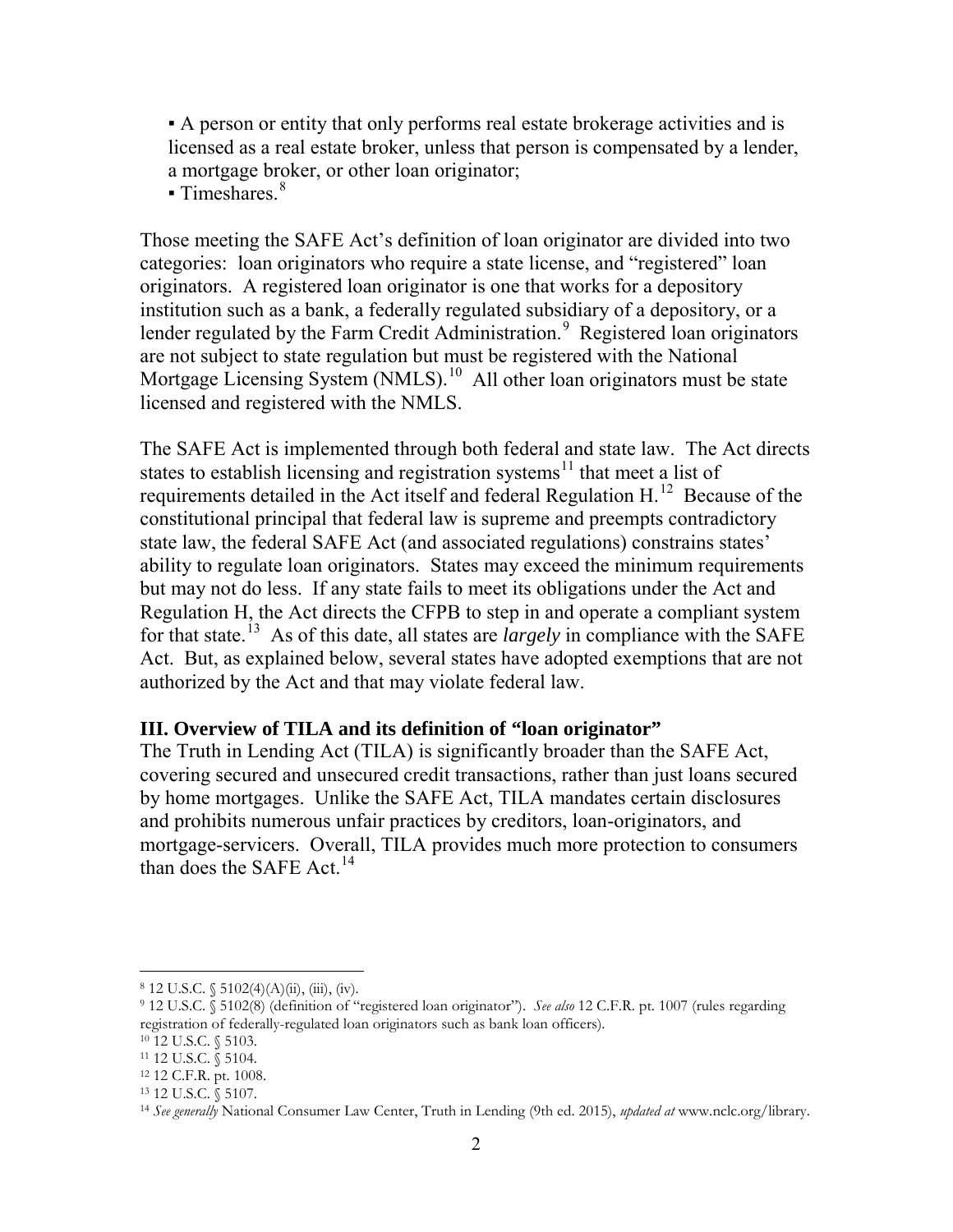TILA is implemented through another federal regulation—Regulation Z.[15](#page-2-0)  Regulation Z's definition of "loan originator" differs from the SAFE Act definition in some important ways. Under Regulation Z a company (including the creditor) may be a loan originator, in contrast to the SAFE Act, which applies only to individuals. TILA's list of activities that define someone as a loan originator is also significantly broader, namely:

- Taking an application; **or**
- Offering, arranging, assisting a consumer in obtaining or applying to obtain, negotiating, or otherwise obtaining or making an extension of consumer credit for another person; **or**
- $\bullet$  Advertising that such person can or will perform any of these activities.<sup>[16](#page-2-1)</sup>

The definition expressly excludes "[a]n employee of a manufactured home retailer who does not take a consumer credit application, offer or negotiate credit terms, or advise a consumer on credit terms."<sup>[17](#page-2-2)</sup> The Official Interpretations of this exclusion clarifies that making a referral counts as loan-originator activity.<sup>18</sup> The loan originator rule also excludes anyone who provides seller-financing for up to three properties within a twelve-month period (if the loans meet certain criteria)<sup>[19](#page-2-4)</sup> and natural persons who provide seller financing for only one property per year.<sup>[20](#page-2-5)</sup>

Because TILA's definition of loan originator is so broad, substantially all manufactured-home retailers are subject to the Act's requirements. This includes the originators of both direct and indirect financing, including retail installment sales contracts.<sup>21</sup> When a manufactured-home dealer uses a retail installment sales contract to finance the sale of a home, the dealer is the initial creditor and there must be some dealership employee who offers or arranges the credit terms. Thus, even if the salesperson avoids talking to consumers about the terms of third-party loans, the dealership will be a loan originator and subject to TILA's requirements if it is entering into retail installment sales with consumers.

According to Regulation Z, a loan originator (under TILA) is only required to be licensed or registered under the SAFE Act if otherwise required by federal or state

<span id="page-2-0"></span><sup>15</sup> 12 C.F.R. pt. 1026. Except in Connecticut, Maine, Massachusetts, and Oklahoma, which have special authority to implement parts of TILA through state law.  $\overline{a}$ 

<span id="page-2-1"></span><sup>16</sup> *See* Reg. Z § 1026.36(a)(1)(i) (summary). Note that this definition uses "or" rather than the "and" used by the SAFE Act, making it easier for someone to qualify as a loan originator.

<span id="page-2-3"></span><span id="page-2-2"></span><sup>&</sup>lt;sup>17</sup> Reg. Z § 1026.36(a)(1)(i)(B).<br><sup>18</sup> Reg. Z, Official Interpretations § 1026.36(a)(1)-1(iv).<br><sup>19</sup> Reg. Z § 1026.36(a)(4)(iii).

<span id="page-2-6"></span><span id="page-2-5"></span><span id="page-2-4"></span><sup>&</sup>lt;sup>20</sup> Reg. Z § 1026.36(a)(5). <br><sup>21</sup> Reg. Z § 1026.36(a)(1) (referring to origination of "an extension of credit"); Reg. Z § 1026.2(a)(12) (broad definition of "credit"); Reg. Z § 1026.2(a)(16) (definition of "credit sale"). *See* also Reg. Z § 1026.36(a)(4), (5) (limited exception for small-scale seller financers).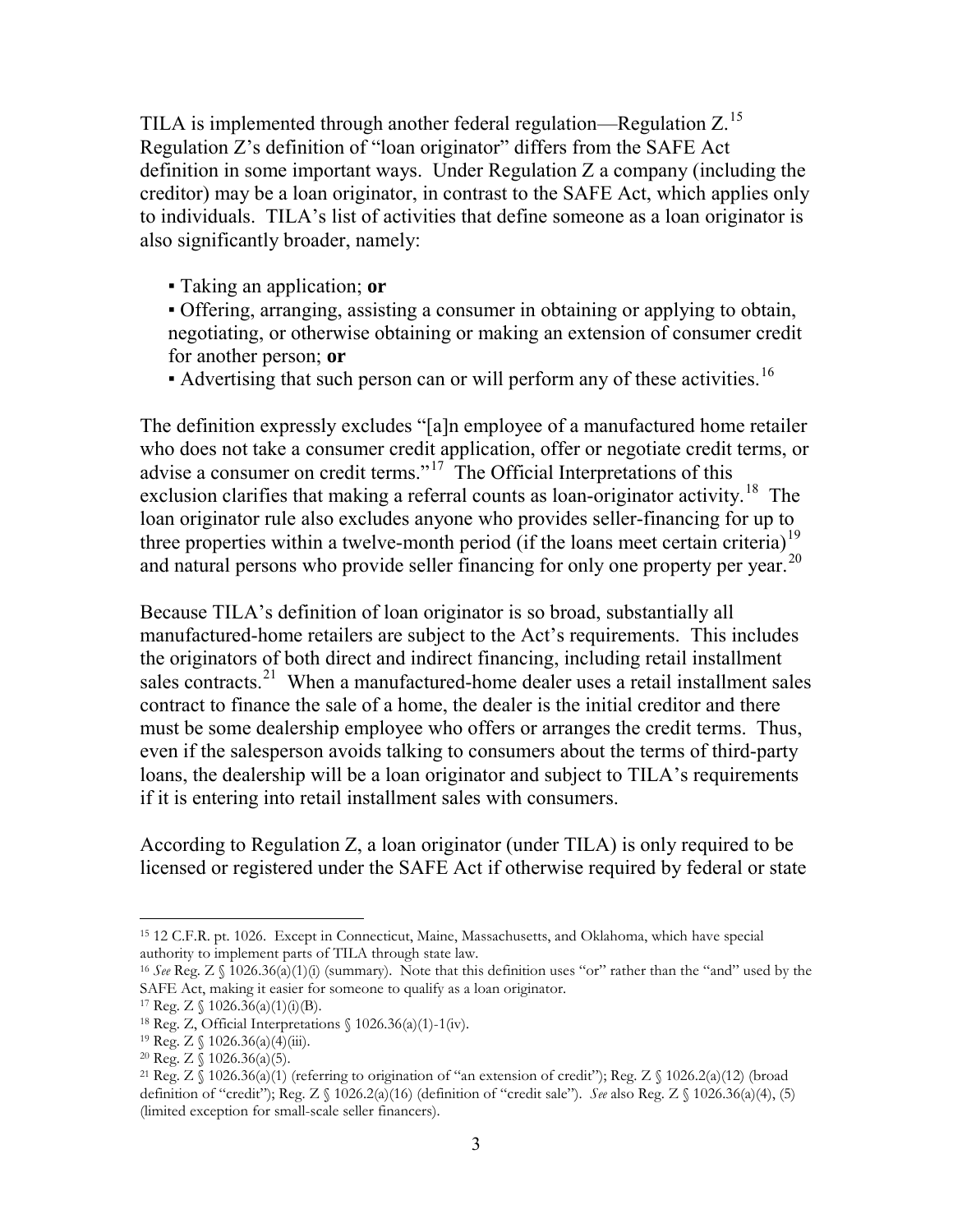law.<sup>[22](#page-3-0)</sup> This means TILA defers to the SAFE Act and state law for licensing and registration requirements. If neither licensing nor registration is required, the loan originator's employer must perform a background check for originators hired after January 1, 2014 and provide periodic training.<sup>23</sup> TILA's coverage of loan originators is described in more detail in National Consumer Law Center, *Truth in Lending* § 9.3.2 (9th ed. 2015), *updated online at* www.nclc.org/library.

Regardless of whether someone meets TILA's definition of "loan originator," the transaction will only be covered by TILA if the lender meets TILA's definition of "creditor." Among other requirements, a lender is a "creditor" if it has made at least six loans secured by a dwelling during the preceding calendar year, at least two high-cost loans (as defined by TILA), or at least one loan through a mortgage broker.<sup>[24](#page-3-2)</sup> While the application of the SAFE Act and TILA are independent, they will often apply to the same transaction when home loans are involved.

### **IV. State implementation of the SAFE Act and state regulation of loan originators**

All states have implemented the federal SAFE Act by adopting legislation (often called a state SAFE Act) based on a model law drafted by the Conference of State Bank Supervisors and the American Association of Residential Mortgage Regulators.[25](#page-3-3) Notably, the model law and all state laws use a somewhat broader definition of "loan originator" than the federal SAFE Act. While the federal Act defines "loan originator" as someone who **both** takes a loan application **and** offers or negotiates loan terms,<sup>[26](#page-3-4)</sup> all states have adopted a definition that includes individuals who meet **either** criterion. The model law is similar to TILA in this regard. While a state could choose to adopt the narrower federal SAFE Act definition, states may not exclude anyone who is covered by the federal version. The question of whether someone must be licensed or registered under the SAFE Act is independent of whether the same person or transaction is subject to TILA.

Representatives of the manufactured-housing industry have suggested that state licensing requirements are unreasonably burdensome and ill-suited to retail sellers of manufactured homes. This paper does not address the details of state licensing requirements. Those requirements are summarized on the website of the National Mortgage Licensing System (NMLS) Resource Center.<sup>[27](#page-3-5)</sup>

<span id="page-3-2"></span><span id="page-3-1"></span>

<span id="page-3-0"></span><sup>&</sup>lt;sup>22</sup> Reg. Z § 1026.36(f).<br><sup>23</sup> Reg. Z § 1026.36(f).<br><sup>24</sup> Reg. Z § 1026.2(a)(17)(v). Under TILA a mortgage broker is a loan originator not employed by the creditor. Reg.  $Z \$  1026.36(a)(2).

<span id="page-3-4"></span><span id="page-3-3"></span><sup>25</sup> http://mortgage.nationwidelicensingsystem.org/SAFE/NMLS%20Document%20Library/MSL-Final.pdf.  $26$  12 U.S.C. § 5102(4)(A).

<sup>27</sup> *See* NMLS Resource Center, State Licensing Requirements, *available at*

<span id="page-3-5"></span>http://mortgage.nationwidelicensingsystem.org/safe/Pages/default.aspx. It is not clear whether this information is regularly updated.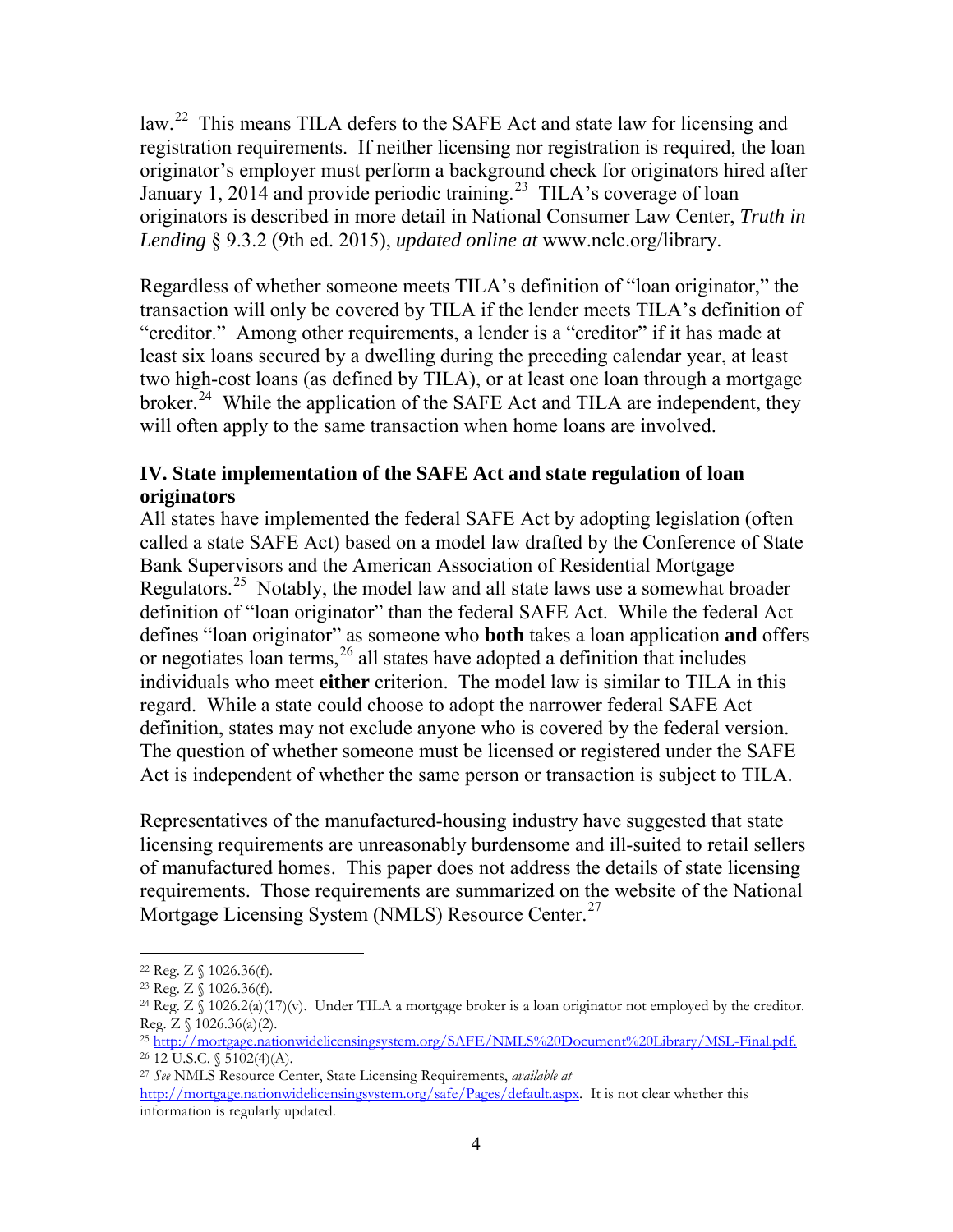### **V. Impact of state and federal law on manufactured home sales**

Because purchase-money financing is often negotiated and arranged by manufactured-home dealers and the owners of manufactured-home communities, the manufactured-home industry has opposed application of the SAFE Act's licensing requirement.<sup>[28](#page-4-0)</sup> Advocates for the industry have sought various exclusions or exemptions to reduce their exposure to the Act.<sup>[29](#page-4-1)</sup>

#### **A. Manufactured homes are clearly covered by the SAFE Act**

The SAFE Act applies to the origination of "residential mortgage loans." That term is defined to include any loan made primarily for personal, family, or household use that is secured by a mortgage, deed of trust, or a similar security interest on a dwelling or on residential real estate upon which a dwelling has been or will be built.<sup>[30](#page-4-2)</sup> The terms "dwelling" and "residential real estate" are defined by reference to TILA, $31$  which—in turn—defines those terms as including "mobile  $home[s]$ <sup>[32](#page-4-4)</sup> (now commonly called "manufactured homes").

Therefore, anyone who meets the definition of "loan originator" in the context of financing a loan secured by a manufactured home must be registered and (depending on employment) state licensed. The financing may take the form of a direct loan, in which the borrower applies directly to a bank (at the dealership or otherwise). Or the financing may be through a retail installment contract, in which the dealer is the creditor (regardless of whether the loan is later assigned to someone else).

The U.S. Department of Housing and Urban Development (HUD) issued the original regulations for implementing the SAFE Act.<sup>33</sup> In doing so,  $HUD$ emphasized that the definition of "loan originator" is set by statute and the administrator did not have authority to change it.<sup>[34](#page-4-6)</sup> "Even if a state categorizes" loans secured by [manufactured homes] as chattel mortgages, the SAFE Act covers these loans  $\ldots$ <sup>[35](#page-4-7)</sup> Thus, states do not have the authority to exempt

www.manufacturedhousing.org/admin/template/subbrochures/1730temp.pdf. <sup>30</sup> 12 U.S.C. § 5102(9).

<span id="page-4-0"></span><sup>28</sup> *See* 76 Fed. Reg. at 38,474 (discussing comments received by HUD regarding "mobile/manufactured homes").

<span id="page-4-1"></span><sup>29</sup> *See generally* Thayer Long, *Understanding the SAFE Act*, The Journal: The Magazine for Manufactured & Modular Housing Professionals (Feb. 2010), *available at*

<span id="page-4-3"></span><span id="page-4-2"></span><sup>&</sup>lt;sup>31</sup> The SAFE Act says "as defined in section 1602(v) of Title 15." This reference was not changed after TILA was amended by the Dodd-Frank Act. The correct reference should probably be § 1602(w).

<span id="page-4-4"></span><sup>32</sup> 15 U.S.C. § 1602(w) says: "The term 'dwelling' means a residential structure or mobile home which contains one to four family housing units, or individual units of condominiums or cooperatives."<br><sup>33</sup> Effective 2011, the Dodd-Frank Act transferred administration of the SAFE Act to the CFPB. Because

<span id="page-4-7"></span><span id="page-4-6"></span><span id="page-4-5"></span>HUD was originally tasked with adopting regulations to implement the Act, most of the discussion in this memo refers to HUD. The CFPB has not made substantive changes to the regulations. <sup>34</sup> 76 Fed. Reg. at 38,475.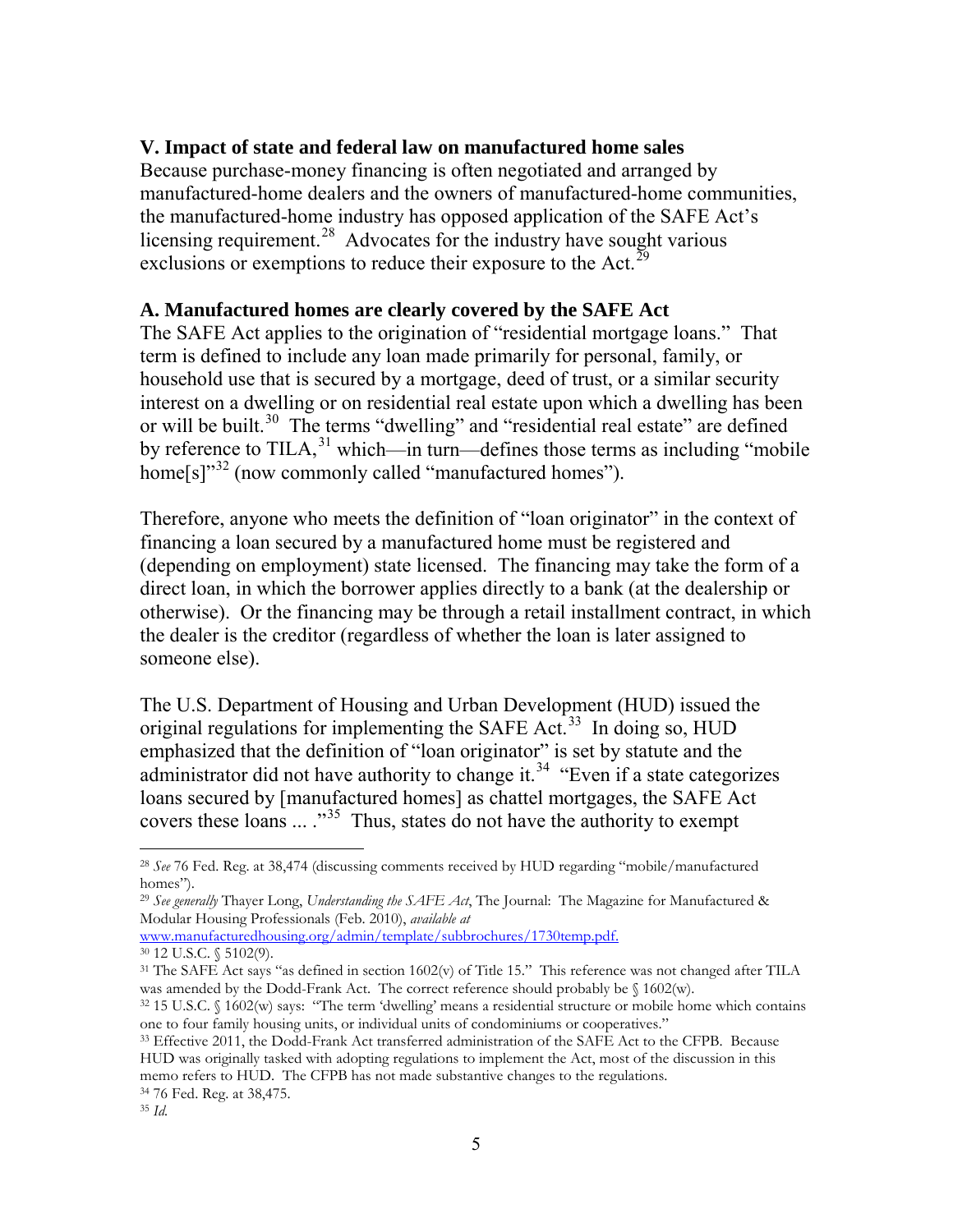manufactured-home transactions from the SAFE Act. Moreover, even if states could exempt originators of manufactured-home financing from the SAFE Act, those originators would still be subject to TILA's background check and training requirements, which mirror core SAFE Act requirements.

### **B. Salespersons who arrange manufactured-home loans are loan originators under the SAFE Act**

Industry advocates argue that manufactured home salespersons should be exempt from the SAFE Act because they are compensated only for arranging the *sale* of manufactured homes and not for their efforts to help buyers obtain financing.<sup>36</sup> In addition, the industry argues that salespersons do not offer or negotiate loan terms. Instead, they merely help buyers complete the loan application and put them in contact with lenders. This argument, however, fails for a number of reasons.

In practice, salespersons often do far more than simply take an application. In reality, they are effectively loan brokers, making them exactly who Congress intended to subject to the licensing requirement. Traditionally, salespersons frequently answer questions about loan terms, make suggestions, and give the customer the name or application from a particular lender or limited selection of lenders. "Steering"—when the loan originator recommends a lender based on the loan originator's best interest, rather than the borrower's interest—was one of the abuses that led to the SAFE Act. Manufactured-home buyers are exposed to steering not just because of compensation practices (as in other loan markets) but because the largest retailers, lenders, and manufacturers have a common corporate parent. This common ownership creates the risk that a retailer's salesforce will be pressured to steer borrowers to their affiliated lender. Another concern is that large lenders typically require a retailer to enter into a nonexclusive contract with the lender, which can limit consumer choice.

Except for buyers who are able to pay the purchase price of a manufactured home in cash (average  $$64,000$ ),<sup>37</sup> there will be no sale and the salesperson will not earn a commission unless there is a loan. The availability of financing also enables dealers to charge more for homes. If sales were cash-only, dealers would probably need to lower prices. This means the purchase-money loan is inextricably related to the sale transaction and to the sales commission.

HUD has discouraged the argument that sales commissions should not be considered compensation. As HUD explained when issuing the final rule, "a sales commission received by an individual in the manufactured home retail industry would likely meet the definition of 'for compensation or gain' if it is received or

<sup>36</sup> *Id.*; 76 Fed. Reg. at 38,469, 38,474–475 (discussing industry comments submitted to HUD).  $\overline{a}$ 

<span id="page-5-1"></span><span id="page-5-0"></span><sup>37</sup> 2013 Census Data, *available at* www.census.gov/construction/mhs/pdf/pricensa\_all.pdf.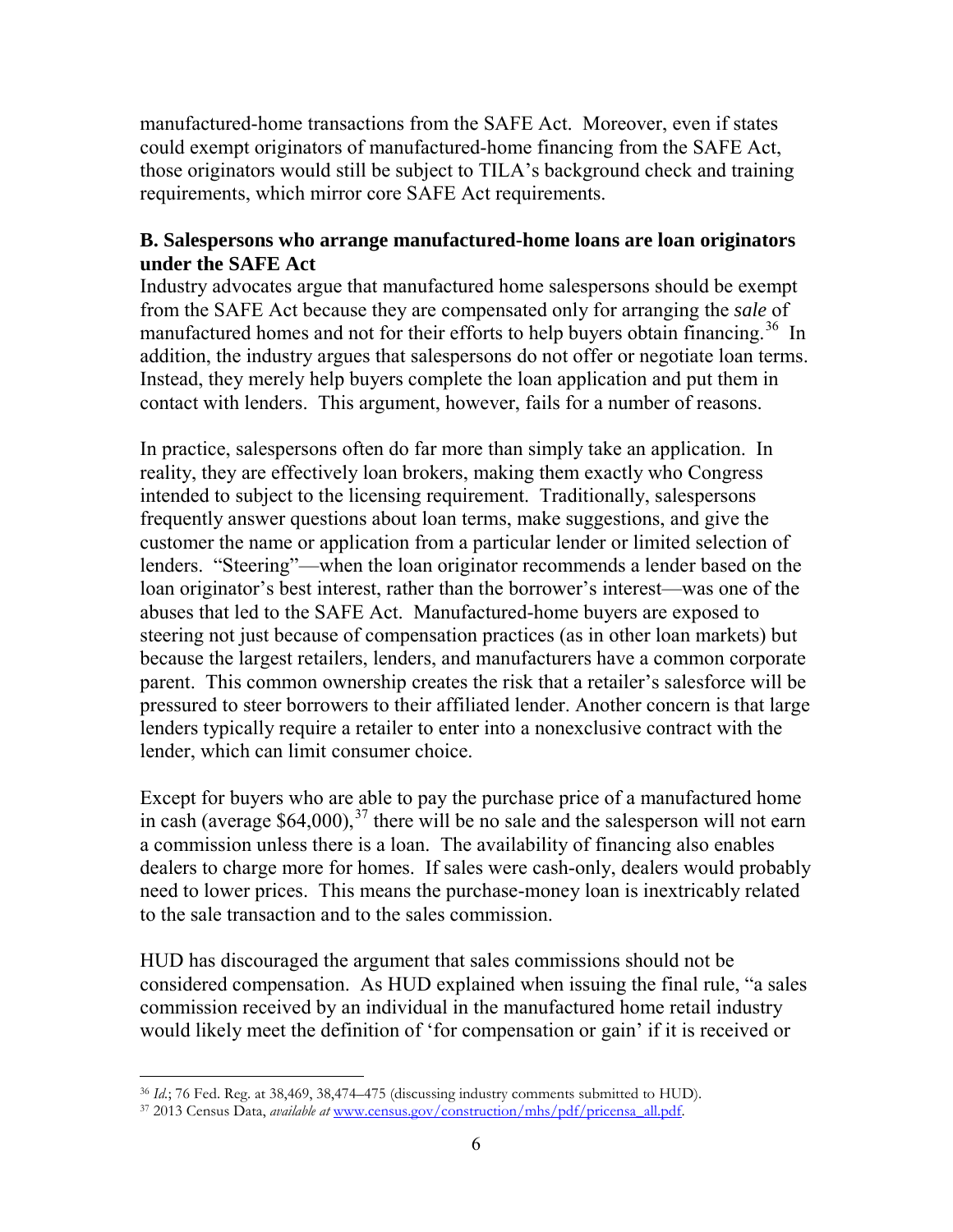expected to be received 'in connection with' activities that constitute 'offering or negotiating.' "<sup>[38](#page-6-0)</sup> Even if the salesperson merely puts the buyer in contact with a lender, the resulting commission is likely received in connection with the loan because the commission would not be paid absent the salesperson's referral.

If a manufactured-home dealership extends credit for a purchase, someone at the dealership will almost certainly meet the definition of "loan originator." Even if the consumer selected a home without the assistance of a salesman, someone at the dealership would need to take the consumer's application and offer the loan terms.

Another problem with the industry's interpretation is that, even if salespersons merely took loan applications, that is enough to make someone a loan originator under state law. As described above, states have implemented the federal Act with a broader definition of "loan originator" than the one adopted by Congress. While states could switch to the narrower federal definition, the industry would still likely need to change sales practices substantially to avoid triggering the offer-ornegotiate portion of the definition.

## **C. Congress did not give states or HUD authority to issue a** *de minimis* **standard for the SAFE Act**

Industry advocates have also expressed concern that the SAFE Act poses an unreasonable burden on those who sell a small number of homes each year. This includes smaller dealers and manufactured-home communities that offer seller financing for homes they own in the park.<sup>[39](#page-6-1)</sup> To address this concern, the industry has promoted a *de minimis* exception to the loan-originator definition. Such an exception would establish a threshold for how many transactions a loan originator must complete before triggering the rule.

While HUD included a phrase in Regulation H that relates to this argument, HUD's commentary on the rule and aspects of the Act undermine arguments that HUD or states could adopt a *de minimis* standard. According to Regulation H "[a]n individual engages in the business of a loan originator if the individual, **in a commercial context and habitually or repeatedly**" takes applications and negotiates or offers loan terms.<sup>40</sup> Neither the Act nor Regulation H specifies a numerical threshold for coverage. But HUD discussed the meaning of this phrase in the *Federal Register* and included examples in an appendix to the rule.

In HUD's view, some individuals may do things covered by the definition of "loan originator" without being "in the business of a loan originator."<sup>[41](#page-6-3)</sup> And,

<span id="page-6-0"></span><sup>38</sup> 76 Fed. Reg. at 38,471. 39 *See* 76 Fed. Reg. 38,464, 38,474 (June 30, 2011).

<span id="page-6-3"></span><span id="page-6-2"></span><span id="page-6-1"></span><sup>40</sup> 12 C.F.R. § 1008.103(b). 41 76 Fed. Reg. 38,464, 38,465 (June 30, 2011).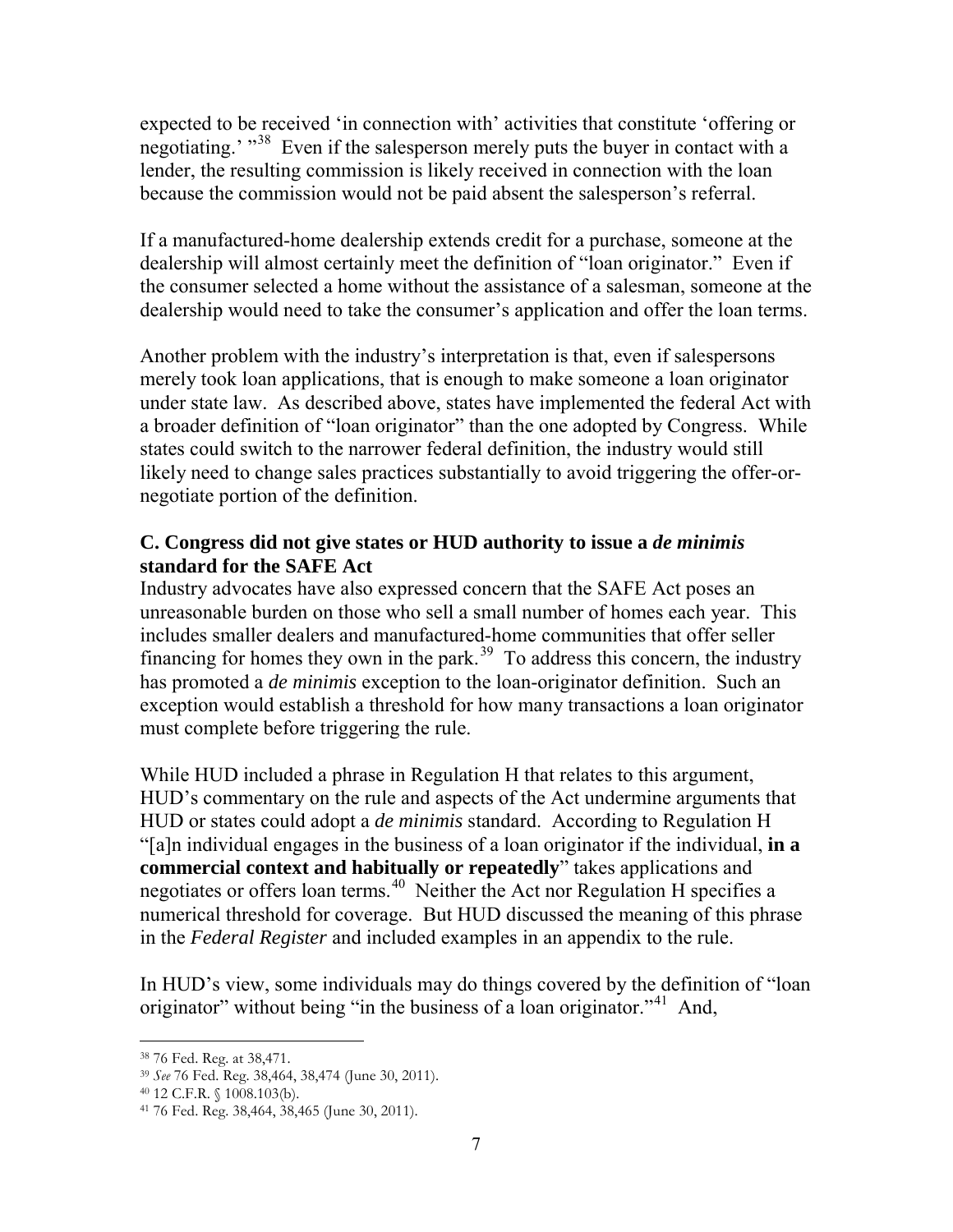individuals not in the business of a loan originator are not covered by the Act. $^{42}$ An individual can be considered to habitually or repeatedly act as a loan originator due to the individual's *own* loan origination activities or if the *lender* habitually or repeatedly makes loans or performs loan origination activities.<sup>[43](#page-7-1)</sup> The examples in the appendix include individuals who finance the sale of their own residence or property. But the examples include an important (and somewhat circular) caveat: "provided that such individual does not engage in such activity with habitualness."

The example of individuals selling property they own but do not occupy is particularly relevant for the owners of manufactured-home communities. HUD refused to provide a blanket exemption for such transactions and refused to set a specific numerical threshold. Instead, it is necessary to examine the details of the transaction and how often the individual engages in such transactions. As HUD explained:

While the fact that the seller has not lived in the properties makes it more likely that financing is provided in order to obtain a profit, and therefore makes it more likely that a commercial context is present, the infrequency with which a particular seller undertakes such actions, combined with the fact that it is the individual who is providing the financing (rather than a business entity that regularly provides financing), may mean that the requisite habitualness needed to constitute "engag[ing] in the business" of a loan originator is absent  $44$ 

The owners of manufactured-home communities—like dealers—are clearly operating a business. This could, by itself, establish the "commercial context" requirement. In addition, they likely profit from the terms of any financing they offer. Community owners will also profit when homes they sell remain in the park (as they typically do) and attract rent-paying tenants.

Because HUD refused to set a specific threshold, the only conclusion that can be drawn from the rule and HUD's commentary is that a property owner who provides seller financing *once* is not in the business of a loan originator. But someone who does so with any regularity—even twice a year—could potentially be said to habitually or repeatedly act as a loan originator.<sup>45</sup> Small dealers and

<sup>42</sup> *Id.*  $\overline{a}$ 

<span id="page-7-1"></span><span id="page-7-0"></span><sup>&</sup>lt;sup>43</sup> *Id.* <br><sup>44</sup> *Id.* at 38,467.

<span id="page-7-3"></span><span id="page-7-2"></span><sup>&</sup>lt;sup>45</sup> In this regard, HUD gave another example: "For example, a builder who repeatedly acts as a loan originator in the course of selling homes he or she has constructed would almost certainly satisfy the requirements of a commercial context and habitualness or repetition ... ." *Id.* at 38,474.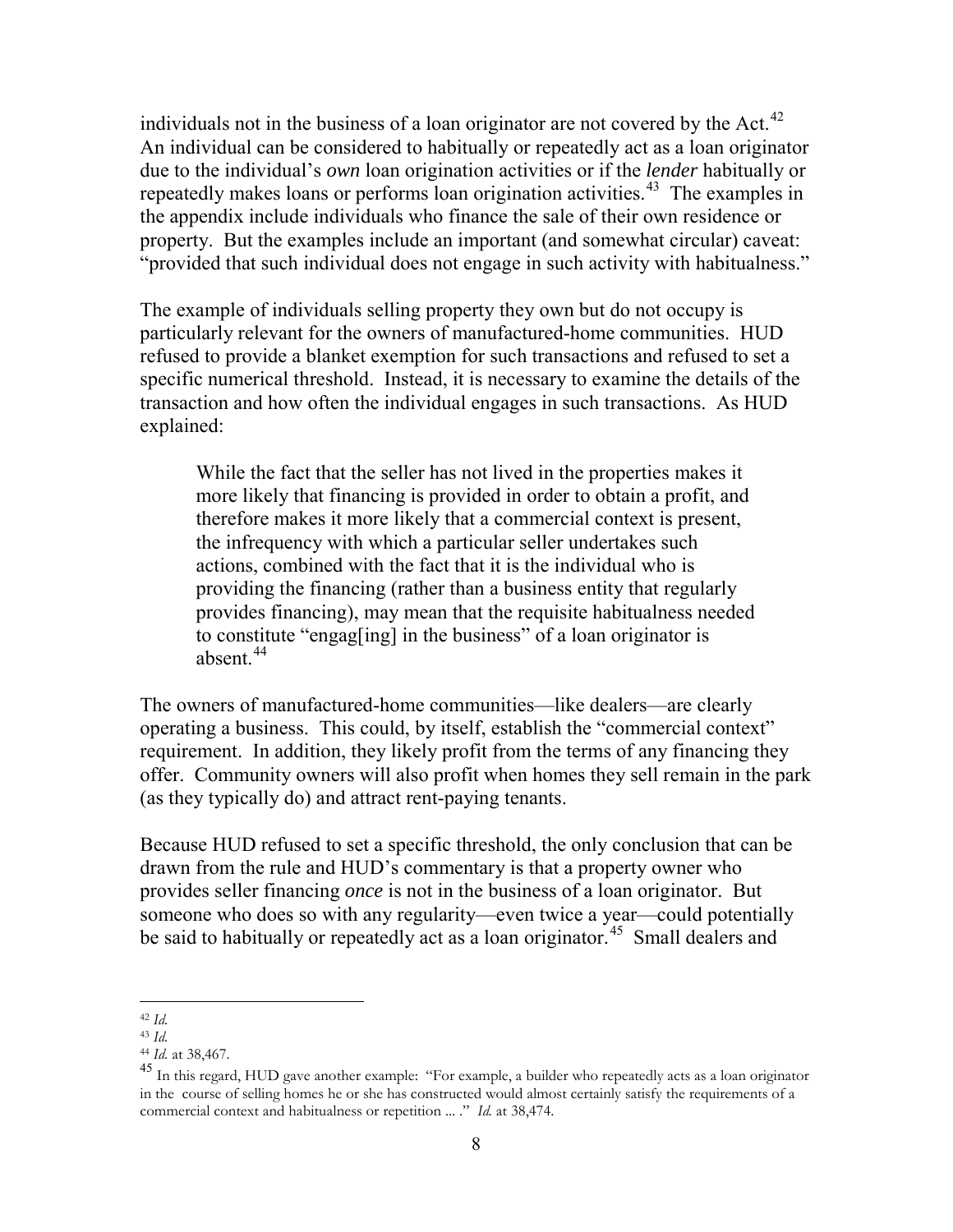community owners can avoid the need to become licensed and registered by contracting with someone else who is.

By contrast, TILA does provide a *de minimis* exception to its definition of "loan originator." A person who provides seller-financing for up to three properties within any twelve-month period will, nevertheless, not be considered a loan originator if the seller owns all the properties and the loan terms meet certain criteria.[46](#page-8-0) There is also a similar exception for natural persons providing seller financing for only one property per year.<sup>[47](#page-8-1)</sup> This exception would apply to very small-scale, manufactured-home sales operations. For example, it might apply to a manufactured-home park's sale of an occasional abandoned home to which it had acquired title. The TILA exception can be viewed as suggesting an outer limit to any exception created by HUD's "engaging in the business" language.

In addition to the text of the SAFE Act and regulation, HUD has clearly rejected the industry's request for a *de minimis* exemption. In a September 2010 letter to Congressman Spencer Bacchus, HUD observed that the federal Act authorizes federal *banking* agencies to create a *de minimis* standard for *registered* loan originators but does not give HUD the same authority in regard to *state-licensed* originators.[48](#page-8-2) And again, in the *Federal Register* notice announcing the final rule, HUD clearly stated: "HUD has no authority under the SAFE Act to establish a 'de minimis' exemption that would shield individuals who do engage in the business of a loan originator from the SAFE Act's licensing requirements, but who do so infrequently."<sup>[49](#page-8-3)</sup>

Courts would likely agree that HUD lacks this authority. Based on traditional rules of statutory interpretation, Congress's decision to expressly give this authority to federal banking agencies—without specifically giving it to any other agencies or the states—implies that nobody other than the federal banking agencies is permitted to create a *de minimis* standard. And if HUD cannot grant such an exemption, states could not grant it either. The constitutional principal of federal preemption suggests that states could not create an exception to a rule if the exception does not exist in the federal version of that rule.<sup>[50](#page-8-4)</sup>

Nevertheless, according to a review by the Manufactured Housing Institute, an industry advocacy group, a number of states have adopted *de minimis* exemptions

<span id="page-8-2"></span>

<span id="page-8-1"></span><span id="page-8-0"></span><sup>&</sup>lt;sup>46</sup> Reg. Z § 1026.36(a)(4)(iii).<br><sup>47</sup> Reg. Z § 1026.36(a)(5).<br><sup>48</sup> Letter to Rep. Spencer Bachus from Peter A. Kovar, Asst. Sec. for Congressional and Intergovernmental Relations, U.S. Dept. of Hous. and Urban Dev. (Sept. 10, 2010), *available at*

<span id="page-8-3"></span>www.manufacturedhousing.org/admin/template/subbrochures/HUD%20response%20Frank-Bachus.pdf. <sup>49</sup> 76 Fed. Reg. 38,464, 38,467 (June 30, 2011).

<span id="page-8-4"></span><sup>50</sup> Neither the Act nor Regulation H has a *de minimis* exemption.